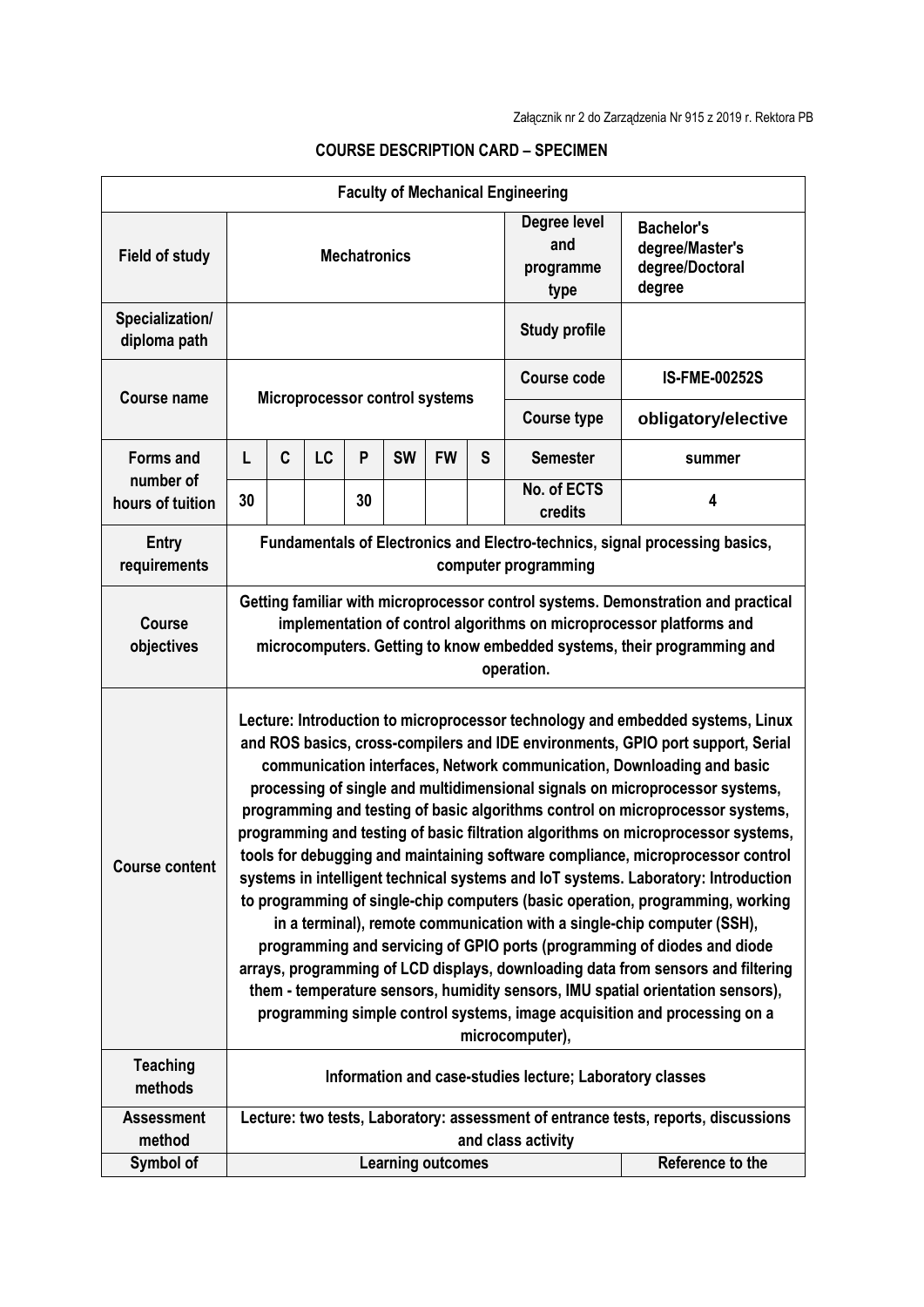| learning                                                                |                                                          | learning outcomes for  |  |  |
|-------------------------------------------------------------------------|----------------------------------------------------------|------------------------|--|--|
| outcome                                                                 |                                                          | the field of study     |  |  |
| L01                                                                     | knows the methods and techniques of programming and      |                        |  |  |
|                                                                         | signal processing in microprocessor control systems      |                        |  |  |
| LO <sub>2</sub>                                                         | knows and uses programming tools to design and           |                        |  |  |
|                                                                         | configure microprocessor control systems                 |                        |  |  |
| LO <sub>3</sub>                                                         | can work individually and in a team on the               |                        |  |  |
|                                                                         | microprocessor control system software and knows the     |                        |  |  |
|                                                                         | basic programming tools to control the software version  |                        |  |  |
|                                                                         | can obtain information from the literature and catalogue |                        |  |  |
| <b>LO4</b>                                                              | notes of microprocessor controllers, can integrate the   |                        |  |  |
|                                                                         | obtained information, interpret it                       |                        |  |  |
|                                                                         | is ready to critically assess own knowledge and improve  |                        |  |  |
| LO <sub>5</sub>                                                         | professional qualifications and self-education;          |                        |  |  |
|                                                                         | is able to work in a team and as a team design and       |                        |  |  |
| LO <sub>6</sub>                                                         | program microprocessor control systems                   |                        |  |  |
| Symbol of                                                               |                                                          | Type of tuition during |  |  |
| learning                                                                | Methods of assessing the learning outcomes               | which the outcome is   |  |  |
| outcome                                                                 |                                                          | assessed               |  |  |
| LO1                                                                     | Lecture: two tests;                                      | W                      |  |  |
| LO <sub>2</sub>                                                         | Lecture: two tests;                                      | W                      |  |  |
|                                                                         | Laboratory: assessment of entrance tests, reports,       | $\mathbf{I}$           |  |  |
| LO <sub>3</sub>                                                         | discussions and activity in the classroom;               |                        |  |  |
|                                                                         | Lecture: two tests; Laboratory: assessment of entrance   | W, L                   |  |  |
| <b>LO4</b>                                                              | tests, reports, discussions and activity in the          |                        |  |  |
|                                                                         | classroom;                                               |                        |  |  |
|                                                                         | Laboratory: assessment of entrance tests, reports,       |                        |  |  |
| LO <sub>5</sub>                                                         | discussions and activity in the classroom;               | L                      |  |  |
|                                                                         | Laboratory: assessment of entrance tests, reports,       |                        |  |  |
| LO <sub>6</sub>                                                         | discussions and activity in the classroom;               | L                      |  |  |
|                                                                         | No. of hours                                             |                        |  |  |
|                                                                         | Student workload (in hours)                              |                        |  |  |
|                                                                         | <b>Participation in lectures</b>                         | 30                     |  |  |
|                                                                         | Participation in project classes                         | 30                     |  |  |
|                                                                         | Preparation for the lecture exam; attendance at the      |                        |  |  |
|                                                                         | exam                                                     | 17                     |  |  |
| <b>Calculation</b>                                                      | <b>Preparation for project classes</b>                   | 14                     |  |  |
|                                                                         | Performing design tasks (including preparation of a      | 5<br>4                 |  |  |
|                                                                         | presentation)                                            |                        |  |  |
|                                                                         | <b>Participation in consultations</b>                    |                        |  |  |
|                                                                         | <b>TOTAL:</b>                                            | 100                    |  |  |
|                                                                         |                                                          | No. of                 |  |  |
|                                                                         | <b>HOURS</b>                                             | <b>ECTS</b>            |  |  |
|                                                                         |                                                          | credits                |  |  |
|                                                                         |                                                          |                        |  |  |
| Student workload – activities that require direct teacher participation | 64                                                       | 2,6                    |  |  |